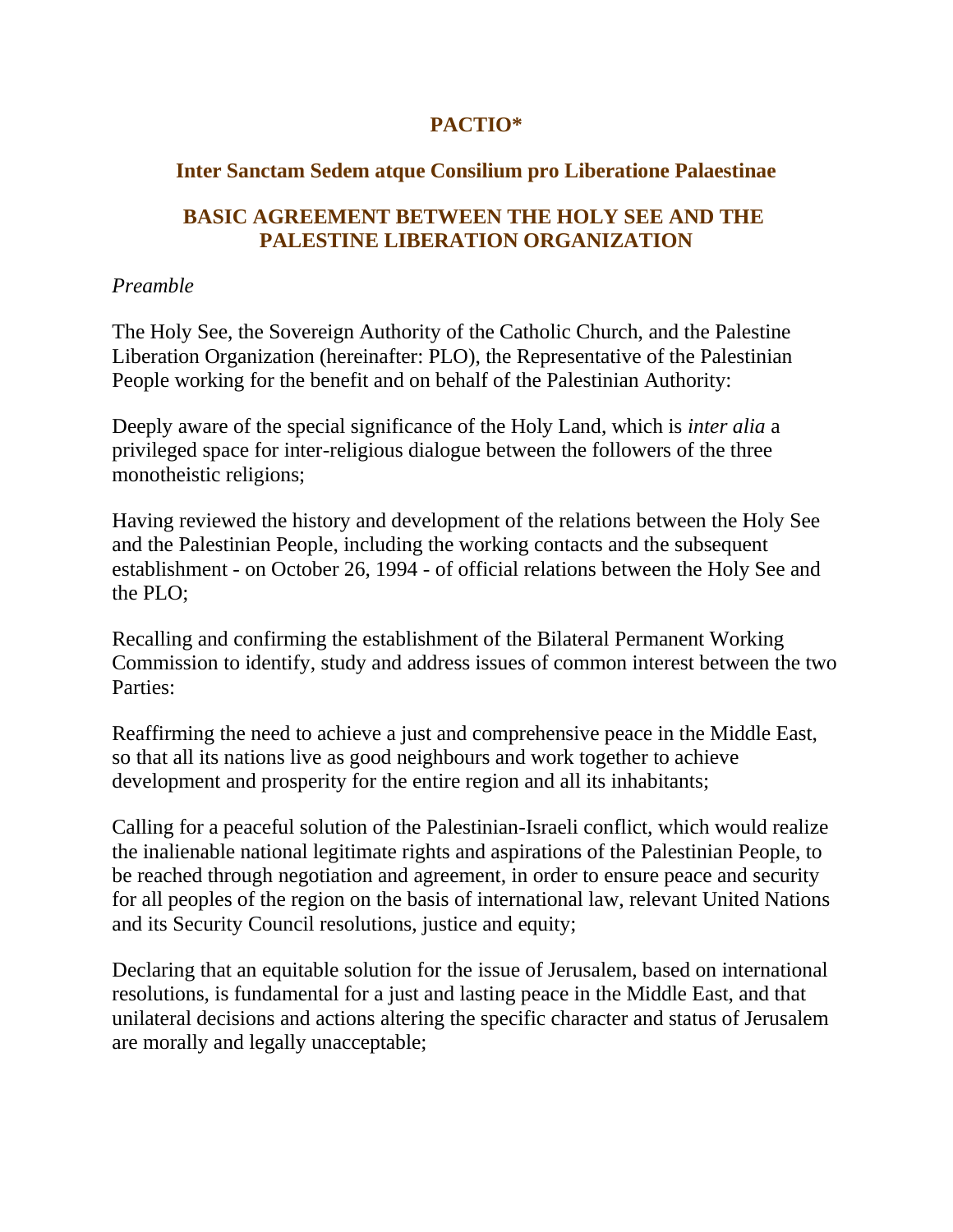Calling, therefore, for a special statute for Jerusalem, internationally guaranteed, which should safeguard the following:

a. Freedom of religion and conscience for all.

b. The equality before the law of the three monotheistic religions and their institutions and followers in the City.

c. The proper identity and sacred character of the City and its universally significant, religious and cultural heritage.

d. The Holy Places, the freedom of access to them and of worship in them.

e. The Regime of "Status Quo" in those Holy Places where it applies;

Recognizing that Palestinians, irrespective of their religious affiliation, are equal members of Palestinian society;

Concluding that the achievements of the aforementioned Bilateral Permanent Working Commission now amount to appropriate matter for a first and Basic-Agreement, which should provide a solid and lasting foundation for the continued development of their present and future relations, and for the furtherance of the Commission's on-going task,

*Agree on the following Articles:*

## Article 1

Paragraph 1:

The PLO affirms its permanent commitment to uphold and observe the human right to freedom of religion and conscience, as stated in the Universal Declaration of Human Rights and in other international instruments relative to its application.

Paragraph 2:

The Holy See affirms the commitment of the Catholic Church to support this right and states once more the respect that the Catholic Church has for the followers of other religions.

Article 2

Paragraph 1: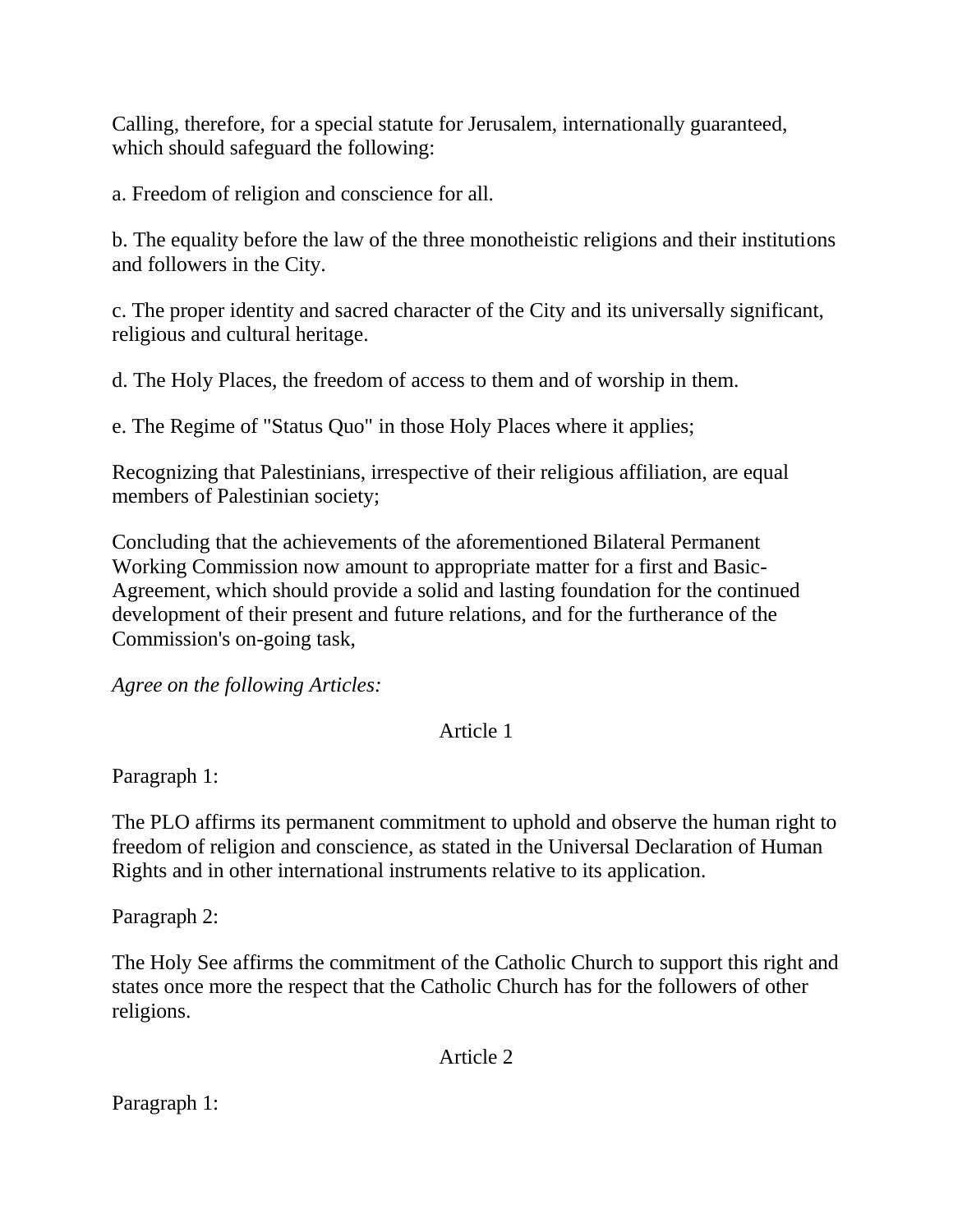The Parties are committed to appropriate cooperation in promoting respect for human rights, individual and collective, in combating all forms of discrimination and threats to human life and dignity, as well as to the promotion of understanding and harmony between nations and communities.

Paragraph 2:

The Parties will continue to encourage inter-religious dialogue for the promotion of better understanding between people of different religions.

### Article 3

The PLO will ensure and protect in Palestinian Law the equality of human and civil rights of all citizens, including specifically, inter alia, their freedom from discrimination, individually or collectively, on the ground of religious affiliation, belief or practice.

### Article 4

The regime of the "Status Quo" will be maintained and observed in those Christian Holy Places where it applies.

### Article 5

The PLO recognizes the freedom of the Catholic Church to exercise her rights to carry out, through the necessary means, her functions and traditions, such as those that are spiritual, religious, moral, charitable, educational and cultural.

## Article 6

The PLO recognizes the rights of the Catholic Church in economic, legal and fiscal matters: these rights being exercised in harmony with the rights of the Palestinian Authorities in these fields.

### Article 7

Full effect will be given in Palestinian Law to the legal personality of the Catholic Church and of the canonical legal persons.

## Article 8

The provisions of this Agreement are without prejudice to any agreement hitherto in force between either Party and any other party.